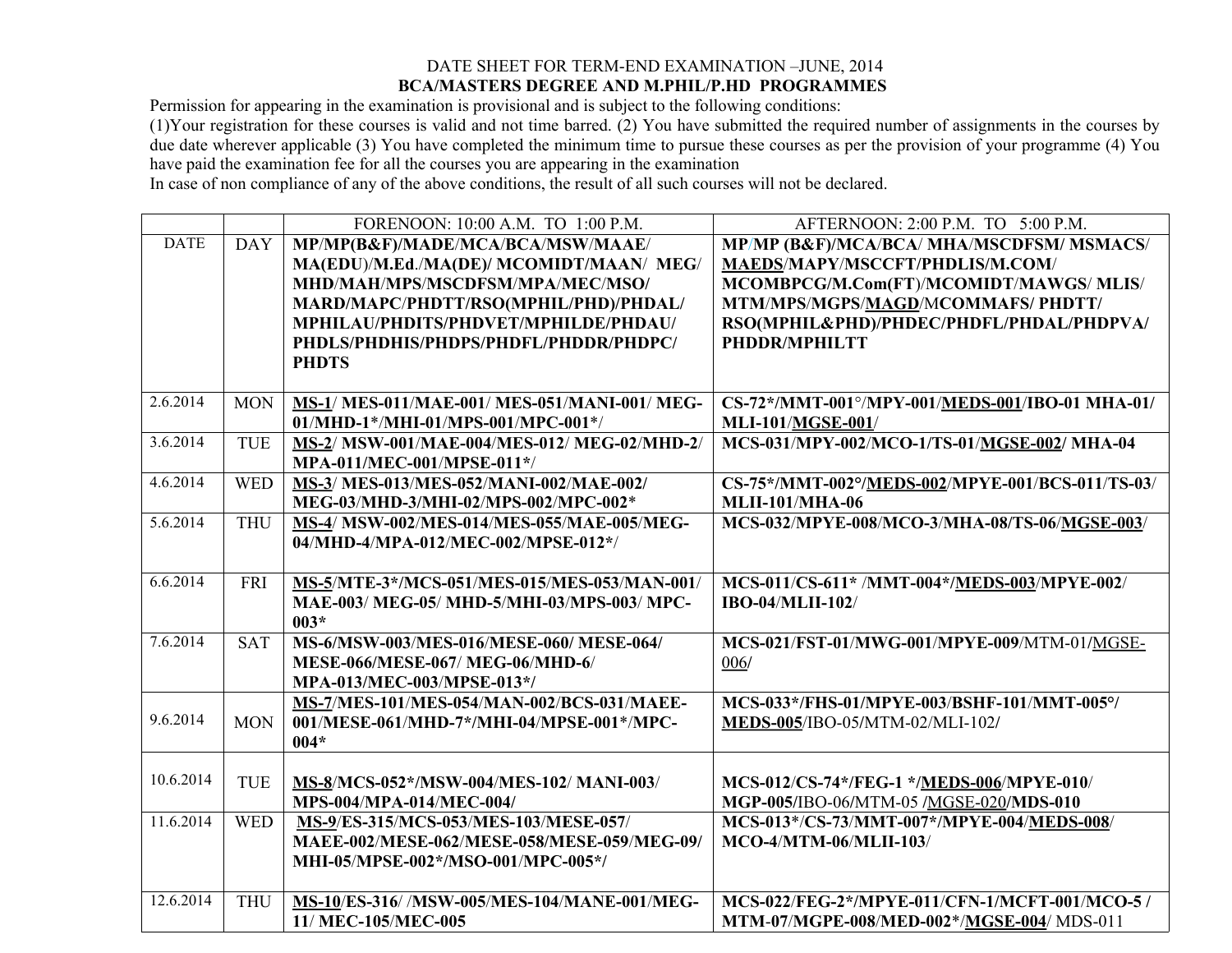| 13.6.2014 | FRI        | MS-11/ES-317/MCSE-003/MES-111/MES-056/MPSE-<br>003*/MSO-002/MEG-10/MPC-006*                                                                                                                      | MS-61/MCS-014/ /MPYE-005/CS-610*/CFN-2/ MMT-003*/<br>MEDS-009/MCO-6 /MLII-104/MGPE-010/                                                               |
|-----------|------------|--------------------------------------------------------------------------------------------------------------------------------------------------------------------------------------------------|-------------------------------------------------------------------------------------------------------------------------------------------------------|
| 14.6.2014 | <b>SAT</b> | MS-21/ES-319//MS-55/MSW-006/MES-112/<br><b>MANE-002/MPA-015/MECE-001/</b>                                                                                                                        | MS-62/ MS-423/MCS-023/ MWG-002/CS-06/CFN-3/<br>MCFT-006/MPYE-012/MTM-03/ /MGPE-011/ MGSE-007/                                                         |
| 16.6.2014 | <b>MON</b> | MS-22/ECO-2*/MCSE-004/MS-51/MES-113/MSW-007<br>MHD-13*/MPSE-004*/MSO-003/MEG-12/MPCE-011*/<br>MPCE-021*/MPCE-031*/                                                                               | MS-63/MS-424/MMT-006*/MPYE-006/ MEDS-010/MCO-<br>7/MLIE-101/MTM-04/MGPE-012/                                                                          |
| 17.6.2014 | <b>TUE</b> | MS-23/MS-56/MES-114/MSW-008/MANE-003/MHD-<br>14*/ MFN-001/MRD-102//MPA-016/MEC-008/MEP-01                                                                                                        | MS-64/MS-425/MCS-024/MPYE-013/ CS-63* /MCFT-002/<br>TS-02 /MGSE-009 /MGPE-013/                                                                        |
| 18.6.2014 | <b>WED</b> | MS-24/MS-52/MES-115/MSW-009 / MHD-15*/MPSE-<br>005*/BCS-051/CNCC-1/MSO-004/MRD-103/MFN-004/<br>MEG-14/ MPCE-012*/MPCE-022*/MPCE-032*/ RVE-<br>001/RESHIST-01/RPC-001/RLS-001/RAUE-30/ MEP-02     | MS-65/MS-422/MPYE-007/MCS-034/MMT-008/MEDS-<br>011/MCFT-007/MLIE-102 /MGPE-015/MTM-08/RAL-001/<br>RFL-001/RDR-001                                     |
| 19.6.2014 | <b>THU</b> | MS-25/ MS-53 /MANE-004/MDE-411/BCS-052/BNA-<br>016/MES-031/MSWE-001/ MHD-16*/MFN-002^/MHI-<br>06/MPA-017*/MEG-07/MECE-003/RPS-001/RITS-001/<br><b>RLS-002/RAUE-031/ MEP-03</b>                   | MS-66/CS-66*/MCS-035/ MTE-4&5/ MS-494/MPYE-<br>014/MTM-09/ MGPE-016/MGS-001/REC-001/RFLE-006/<br><b>RALE-002/ RDR-002</b>                             |
| 20.6.2014 | <b>FRI</b> | MS-26/MS-54/MES-032/ MDE-412 /MPSE-006*/<br>CNCC-2/MEG-08/ECO-01/MSWE-002/MRD-004/<br>MFN-005/MSOE-001/ MPCE-013*/MPCE-023*/<br>MPCE-033*/RESHIST-04/RPC-002/RDE-001/RLS-003/<br><b>RAUE-032</b> | MS-68/MCS-041/MPYE-015/MMT-009°/MS-495/<br>MCFT-003/MTM-10/MLIE-103/MGP-001/MGSE-010/<br><b>RFLE-007/MEDSE-015 /RDR-003</b>                           |
| 21.6.2014 | <b>SAT</b> | MS-27/MS-611/MS-57/MANE-005//MES-033/ MSWE-<br>003/ MFN-003^/MHI-08/MPA-018*/MEC-009/MRD-<br>101/MDE-413/RPS-002/RITS-002/RAUE-033                                                               | MS-91/CS-60/BCS-012/MPYE-016/MTE-1*/MMTE-005*/<br>MTM-11/MGP-002/MGS-002/MWG-003/REC-002/RFLE-<br>009/RDR-004                                         |
| 23.6.2014 | <b>MON</b> | MS-28/MS-41/MCSE-011/CS-05/MS-58/MES-034/<br>MDE-414/MPSE-007*/MRDE-101/ BCS-053/MSW-010/<br>MFN-007/MSOE-002/RPCE-005/RDE-002/RTS-001/<br><b>RLSE-004/RAUE-034</b>                              | MS-92/CS-64/MMTE-001*/MCFTE-001/MCFTE-002/<br>MCFTE-003/MLIE-104 /MTM-12/MGP-003/ MGSE-013/<br>RTT-003/RSOE-001/REC-003/RMU-003/ RDR-005/<br>RALE-003 |
| 24.6.2014 | TUE        | MS-42/MS-612/MS-29/MES-041/ MFN-008^/RDD-<br>6/ MDE-418/BCS-054/ MEC-006/RPS-003/RITS-003/<br><b>RLSE-009RAUE-035/</b>                                                                           | MS-93/CS-69*/BCS-061*/MMTE-006*/ MTM-13/ MGP-<br>004/MGS-003/IBO-02/RTH-003/RECE-001/RDR-006/                                                         |
| 25.6.2014 | <b>WED</b> | MS-43/CS-70/ MES-042 /MPSE-008*/MFN-009/MDE-<br>415/MSOE-003/RDD-7/BCS-055/RPCE-006/RDE-003/<br><b>RLSE-022/ RAUE-036</b>                                                                        | MS-94 /CS-612*/ MMTE-002*/MCFT-004/ MLIE-105<br>MGPE-006/MCS-015/RTT-004/RSOE-002/RECE-003/RDR-<br>007/RALE-004                                       |
| 26.6.2014 | <b>THU</b> | MS-44/CS-71/MES-043/ MDE-416/MFN-006/MRDE-<br>002/ /MEC-007/RPS-004/RITS-004/RLSE-027/ RDR-<br>011/                                                                                              | MS-95/MCS-042/MMTE-007*/BCS-040/MTM-14 MGPE-<br>007/MGS-004/RECE-006/RDR-008/                                                                         |